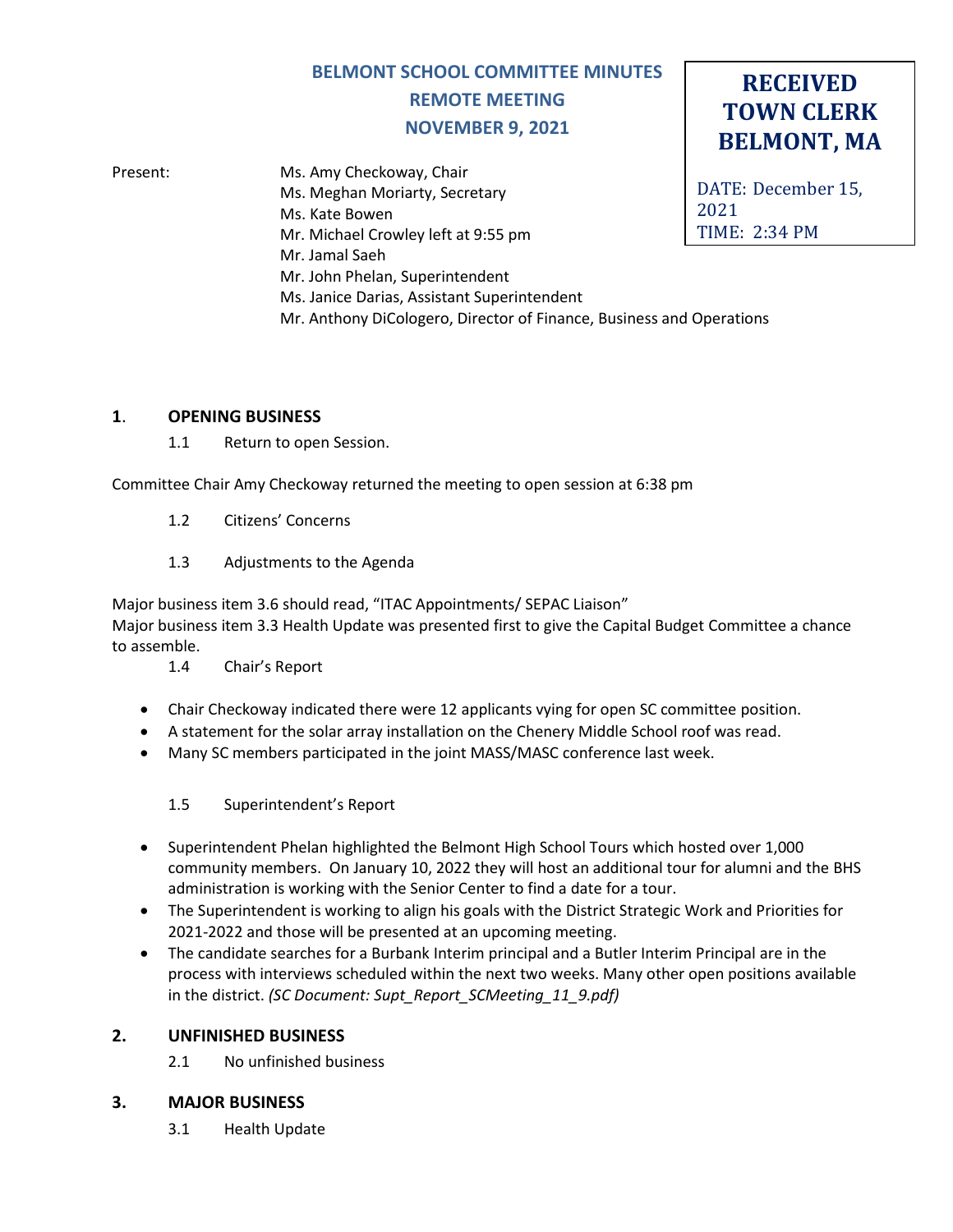Superintendent Phelan introduced and thanked Director of Nursing Marybeth Rumley who offered a BPS COVID Health and Safety Update *(SC Document: SCHealth\_Update\_11-9-21)* including an overview of BPS COVID Testing. The National Guard has stepped in while CIC trains more staff. Rumley reported that having the National Guard been a positive experience for the students. BPS is participating in Test and Stay as an alternative for close contacts to quarantine. A total of 235 school days that would have been missed due to quarantine at home have been saved with the program, also with no positive test results. COVID Routine Safety checks have been performed weekly in the elementary schools since October 18, 2021 and Grade 6 began this week with take home nasal swabs.

Director Rumley provided Routine Safety checks data and results from the last three weeks and touched upon lessons learned during these weeks. Rumley reported 33 positive cases to date with 8 cases on quarantine from household exposure. 21% of the positive individuals were vaccinated. As of October 29, 2021, the vaccination rates by grade are as follows:

| Grade 7  | 80.3% |
|----------|-------|
| Grade 8  | 84.5% |
| Grade 9  | 89.9% |
| Grade 10 | 87.8% |
| Grade 11 | 84.3% |
| Grade 12 | 84.3% |
|          |       |

The Health Department has taken the lead on scheduling vaccine clinics, which are dependent on vaccine availability. Director Rumley encouraged everyone to participate in the Test and Stay program as a mitigation strategy that will identify positive cases early.

#### *Begin joint session with Capital Budget Committee*

3.2 Capital Project and Long-Term Capital Planning Committee Bylaw Discussion

Anne Marie Mahoney called the CBC to order at 7:14 pm. Members include Patricia Brusch, Susan Burgess-Cox, Roy Epstein, Jenny Fallon, and Rebecca Vose. Long Term Capital Committee member Chris Doyle was also in attendance.

The Chair of the CBC reviewed the list of capital projects as they pertain to the School Department. Of note, the Chenery Middle School is in need of roof repair. Facility Director David Blazon identified leaks caused by the walking paths in the roof and leaks in the back stairwell. He recommended doing repairs in lieu of replacing the roof to carry the Town over for three years. Replacing the roof may also mean replacing the existing HVAC units. The CBC will review the information to discuss the better option; replace (\$4 M) vs. repair (\$100K).

Ms. Mahoney asked about actual vs. projected student enrollment figures as they feed into Capital needs in the form of modular classroom units and access to rooms not being utilized for repairs. There was agreement to increase communications between the SD and CBC. Mr. Epstein requested a structured plan to review the school buildings over the next 10-15 years. Mr. Phelan pointed to his recent work with members of the Financial Task Force in balancing short term capital fixes with long term planning and mentioned there have been three (3) different Director of Facilities over the last 7 years.

School Committee members asked questions about the full inventory needs of school buildings, work impact to students, and a town-wide needs assessment. Ms. Mahoney and Mr. Phelan both reminded the group that a Town wide assessment has been done in past (2013) with SMMA and that it is time to adjust and update that report.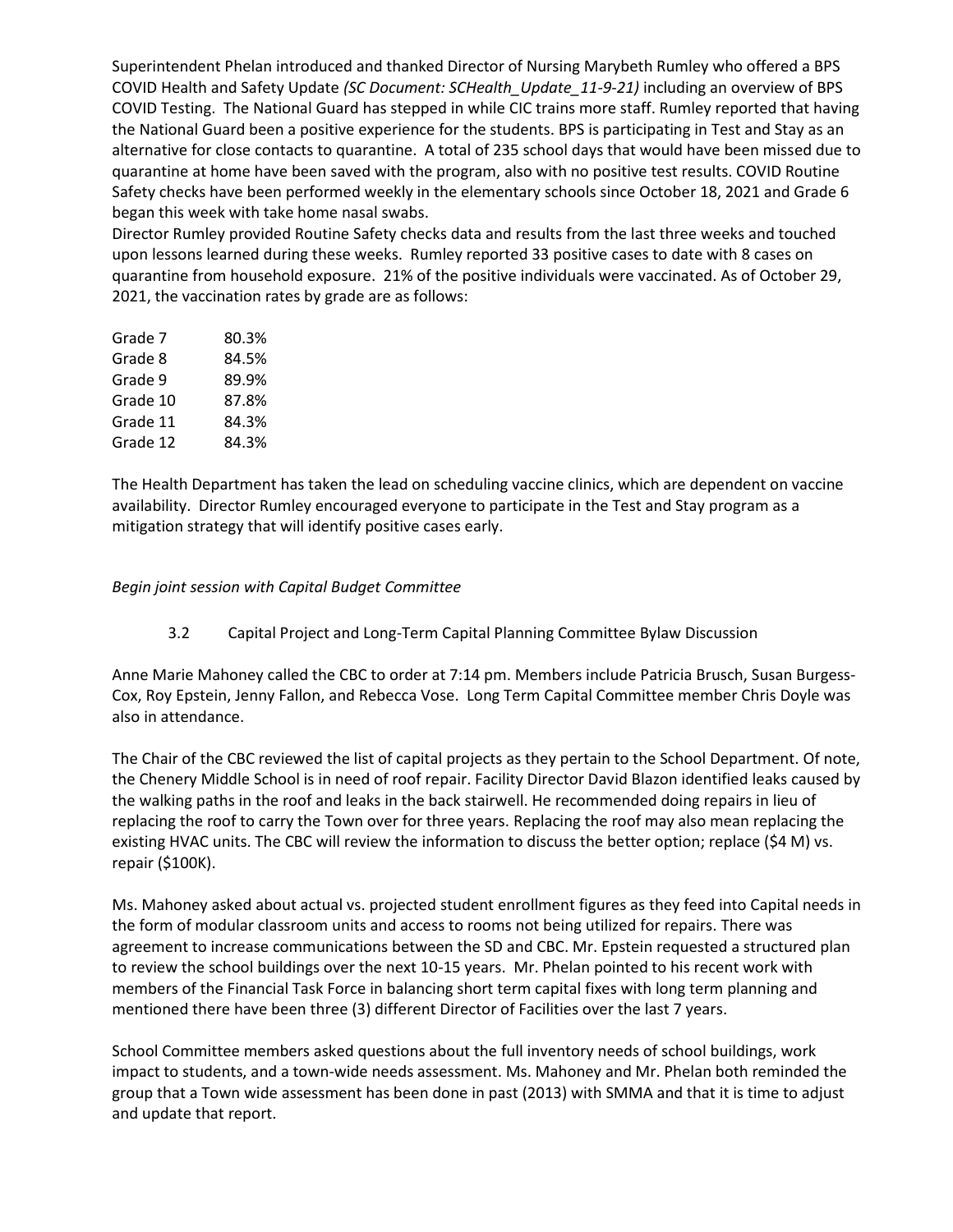Next, Chris Doyle of the LTCC discussed a Long Term Capital Planning Committee draft proposal, which would amend Town Bylaws to replace the Capital Building Committee with a "Comprehensive Capital Committee". The new committee would expand the existing group's composition in numbers and scope, mandate a 30-year horizon, and would require a vote on the Warrant of Town Meeting for the Capital Improvement Plan. Planned changes would provide longer visibility on capital needs and funding requirements for the Town and would expand public participation in capital planning and the approval process.

A comparison chart of the two committees and their respective charges was presented, along with a draft of the bylaws for discussion purposes (SC Document: LTCPC\_bylaw\_change\_1112021\_v3.pdf).

School Committee members asked about role of Town Treasurer and additional town members on the committee and the necessity of having both SD and SC representatives. Both representative were sought due to their different roles –policy vs. administrative and because 80% of building assets are school based.

## *Capital Budget Committee adjourned at 8:18 pm*

#### 3.3 Youth Risk Behavior Survey Results

Assistant Superintendent Janice Darias introduced Belmont Wellness Coalition members - Lisa Gibalerio, Sophia Suarez-Friedman, Wendy Conroy, Anne Wang along with student Ellie lesser. BWC provided highlights from Belmont Middle and High School 2021 Youth Risk Behavior Survey results. Similar surveys were taken in 10 other Middlesex League towns. In Belmont, Approximately 655 middle school (Grade 7 and 8) and 1055 high school students took part in the survey. Data was collected on Substance Use (vaping, alcohol, marijuana, perception of risk and harm of substances), Mental Health (self-harm/stress, depression, suicide- taking into account gender, race, pandemic effects), Bullying (at school or electronically- looking at grade, gender and race). The group provided a cross analysis of the following categories: substance use and mental health; mental health and non-school screen time; mental health and hours of sleep; mental health and electronic bullying.

It was noted, in general school demands/expectations ranked as the highest stressors for students. In high school, 31% respondents reported having overwhelming stress and 12% have considered suicide. In middle school, 18% of respondents have considered suicide. Belmont's results compared similarly with the other Middlesex League towns.

Superintendent Phelan indicated this was the first year there was a social worker at the high school level and the service is needed. School Committee members voiced their desire to take the stigma away from mental health issues and want to focus on what the district can do to help. Member Moriarty proposed putting funds and resources towards trauma informed teaching when discussing the budget. Member Crowley encouraged non-complacency with these issues. Mr. Phelan reminded the School Committee of their instruction to the School Department to look at budget differently over the next three years. The administration is doing so from the view of student needs.

- 3.4 District Strategic Plan and Budgeting Update postponed to future meeting
- 3.5 Superintendent's Goals 2021-2022

Superintendent Phelan presented a draft of his 3 goals for the 2021-2022 school year *(SC Document: Supt\_GoalsPacket\_SC\_11\_9\_2021)*, which align with statewide standards using a model rubric for Superintendents.

#### **Goal 1: District Improvement; Effective Strategic Financial Planning**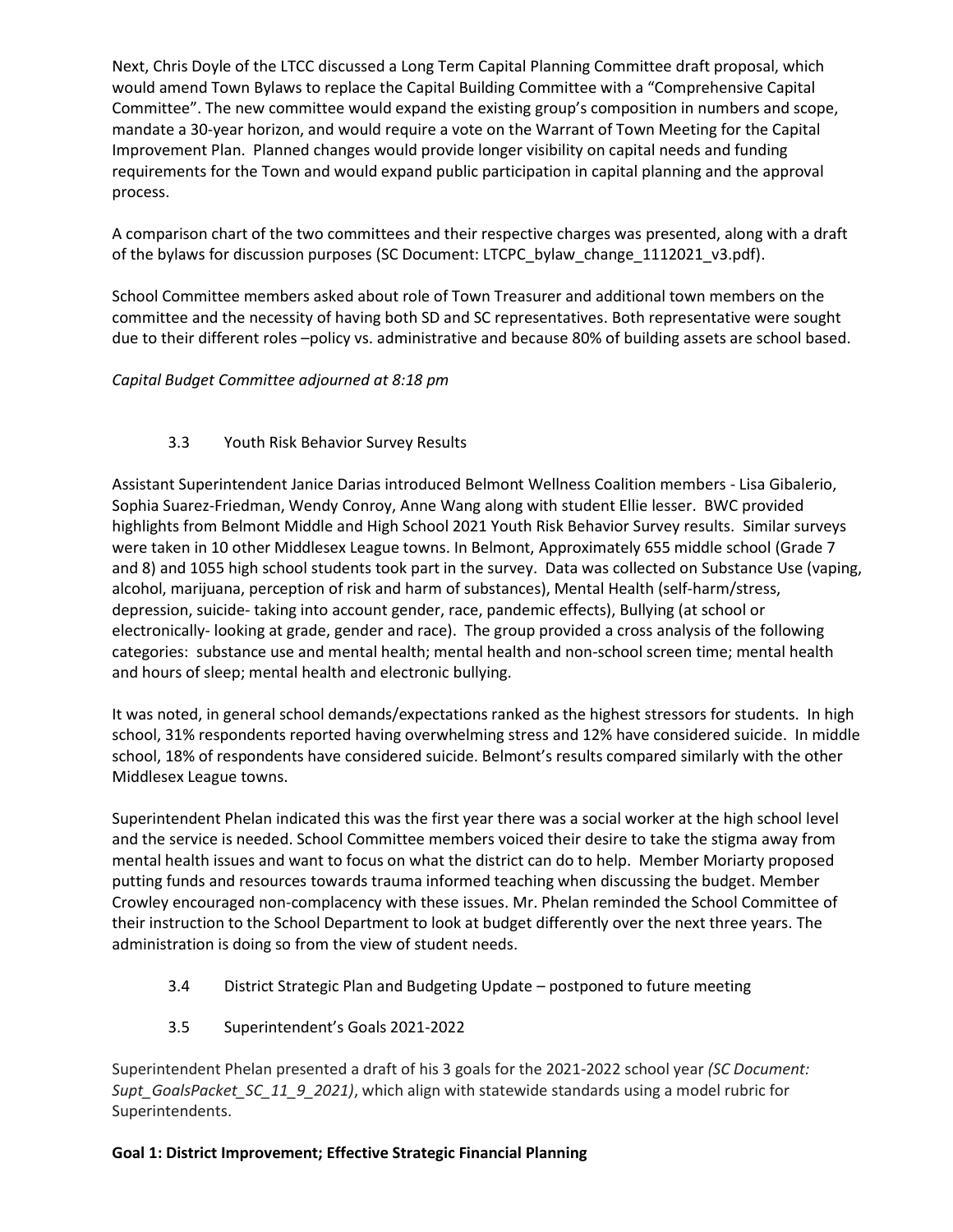In order to improve our ability to effectively meet both the academic and social-emotional needs of every Belmont student, I will lead the district through a strategic fiscal planning process that supports the 2023, 2024, and 2025 fiscal years. By June 2022, the district will have a three-year budget forecast that aligns with our students' needs and programming and staffing solutions, inclusive of community input.

## **Goal 2: Student Learning Goal**

In order to ensure that every one of our students experiences a positive transition back to the 2021/22 school year, I will prioritize supporting principals and their school-based needs on a daily basis. I will do this by facilitating two-way communication at least weekly, responding to their requests and concerns in a timely manner, advocating for additional resources where necessary, and prioritizing school-based situations that arise throughout the year.

## **Goal 3: Professional Practice Goal**

In order to ensure our district continues to make progress in its diversity, equity, and inclusion work, by June 2022, we will analyze and define clear takeaways from the district-wide audit results and design a corresponding strategic plan that includes school and community feedback.

School Committee members discussed the proposed goals and suggested additional use of data that will be helpful in providing him with feedback at a midcycle review as well as at the summative review. Superintendent Phelan suggested that evidence also includes the SC's everyday observations and communications with him. He will take SC feedback and incorporate it into the draft goals. The updated document will be presented at the November 23<sup>rd</sup> full SC meeting for a vote.

# 3.6 ITAC Appointments/ SEPAC Liaison

The School Committee has two seats on the Information Technology Advisory Council to be appointed. Chair Checkoway reported the current appointees' (Mr. Jonathan Greene and Mr. Philip Lawrence) terms have expired but they are both willing to continue in the role.

## **On a motion offered by Meg Moriarty, and seconded by Kate Bowen, the SC voted unanimously (5-0) to appoint Mr. Jonathan Green and Mr. Philip Lawrence to the ITAC as the SC representatives.**

Chair Checkoway turned next to appointing a liaison to the Special Education Parent Advisory Council. Member Moriarty had expressed interest in the role.

## **On a motion offered by Amy Checkoway, and seconded by Mike Crowley, the SC voted (5-0-0) to appoint Meg Moriarty as the SEPAC Liaison.**

# 3.7 Discussion of Content Calendar 2021-2022

Chair Checkoway asked SC members for feedback on a content calendar for both past and future meeting agendas. Members mentioned a few items to include in future meetings including equity audit updates, finance updates, health updates. Superintendent Phelan reminded the members that the ten SC priorities and goals should be the basis of what gets on the content calendar and some other items may be more appropriate for the subcommittee meetings.

# **4. SUBCOMMITTEE/LIAISON UPDATES (as needed)**

4.1 Finance Subcommittee

4.2 Policy Subcommittee- reviewed the policy and processes for4 topics, consulted MASC policies, and will report back after further review. Will review transportation and wellness as well as naming policies.

4.3 Curriculum & Instruction Subcommittee